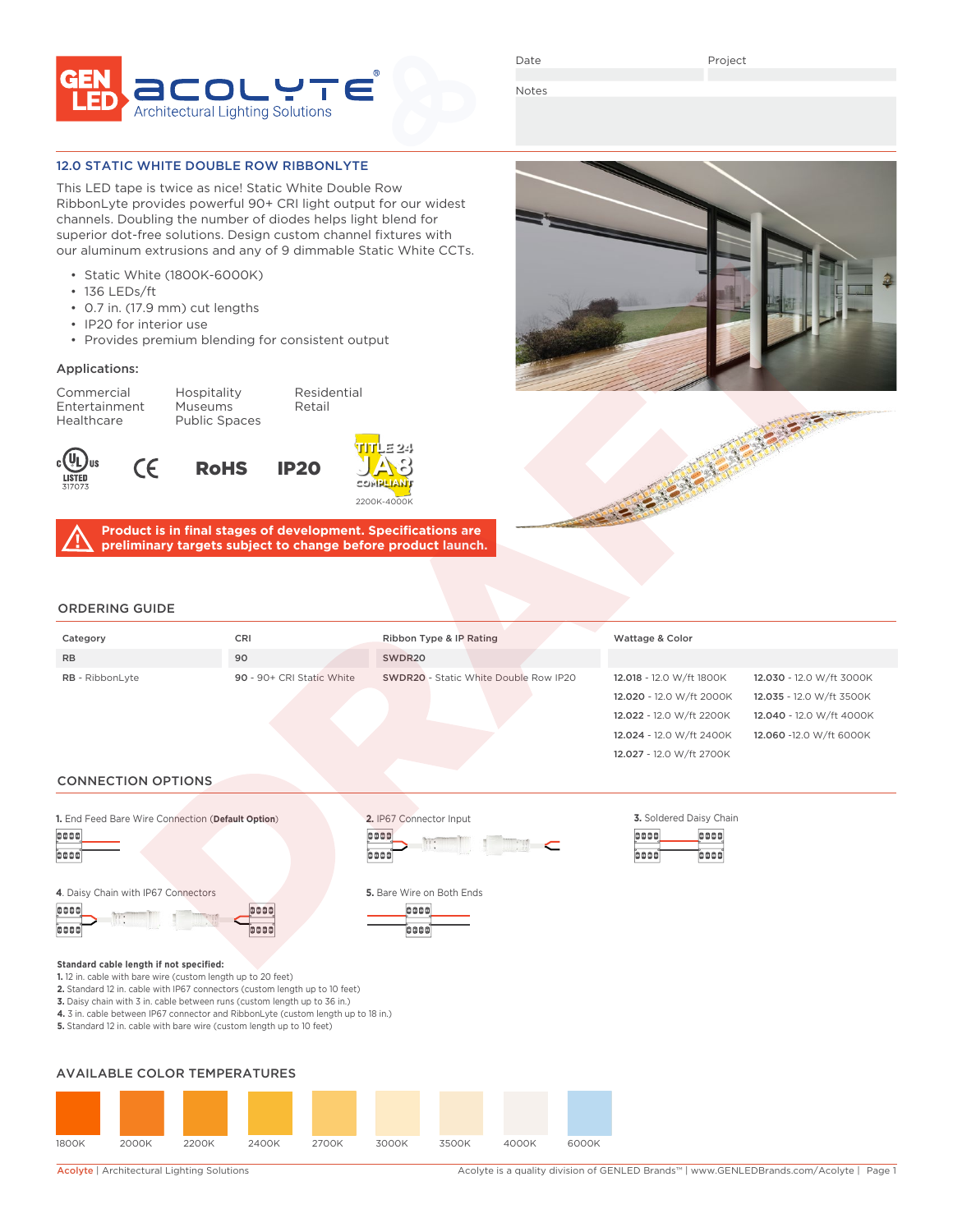

### SPECIFICATIONS / DIAGRAM / USAGE GUIDELINES

|                                          |                                      |                                      |                                       |                                       | 12.0 STATIC WHITE DOUBLE ROW RIBBONLYTE                                                                                                                                |                                       |                                       |                                                                                |                                       |
|------------------------------------------|--------------------------------------|--------------------------------------|---------------------------------------|---------------------------------------|------------------------------------------------------------------------------------------------------------------------------------------------------------------------|---------------------------------------|---------------------------------------|--------------------------------------------------------------------------------|---------------------------------------|
| <b>Operating Voltage</b>                 |                                      |                                      |                                       |                                       | 24 V                                                                                                                                                                   |                                       |                                       |                                                                                |                                       |
| <b>Power Consumption</b>                 |                                      |                                      |                                       |                                       | 12.2 W/ft (39.9 W/m)                                                                                                                                                   |                                       |                                       |                                                                                |                                       |
| Current (mA) - 24V                       |                                      |                                      |                                       |                                       | 507.2 mA/ft (1662.8 mA/m)                                                                                                                                              |                                       |                                       |                                                                                |                                       |
| <b>LED Pitch</b>                         |                                      |                                      |                                       |                                       | 136 LEDs/ft (448 LEDs/m)                                                                                                                                               |                                       |                                       |                                                                                |                                       |
| <b>Protection Rating</b>                 |                                      |                                      |                                       |                                       | IP <sub>20</sub>                                                                                                                                                       |                                       |                                       |                                                                                |                                       |
| Dimming/Control                          |                                      |                                      |                                       |                                       | MLV / 0-10 Volt / Lutron Hi-lume 1% dimming & Hi-lume Premier 0.1% L3D0 LED drivers / Lutron VIVE code compliance available / ELV / DALI                               |                                       |                                       |                                                                                |                                       |
| <b>Operating Temperature</b>             |                                      |                                      |                                       |                                       | -22° F to 140° F (-30° C to 60° C)                                                                                                                                     |                                       |                                       |                                                                                |                                       |
| <b>Colors Temperatures</b>               | 1800K                                | 2000K                                | 2200K                                 | 2400K                                 | 2700K                                                                                                                                                                  | 3000K                                 | 3500K                                 | 4000K                                                                          | 6000K                                 |
| MacAdam's Ellipses (SDCM)                |                                      |                                      |                                       |                                       | 2-Step Binning                                                                                                                                                         |                                       |                                       |                                                                                |                                       |
| Lumens                                   | 836 lm/ft<br>$(2742 \, \text{Im/m})$ | 973 lm/ft<br>$(3191 \, \text{Im/m})$ | 1082 lm/ft<br>$(3549 \, \text{Im/m})$ | 1127 lm/ft<br>$(3694 \, \text{Im/m})$ | 1250 lm/ft<br>$(4097 \, \text{Im/m})$                                                                                                                                  | 1352 lm/ft<br>$(4433 \, \text{Im/m})$ | 1352 lm/ft<br>$(4433 \, \text{Im/m})$ | 1331 lm/ft<br>$(4365 \, \text{Im/m})$                                          | 1311 lm/ft<br>$(4298 \, \text{Im/m})$ |
| <b>Binning Tolerance</b>                 |                                      |                                      |                                       |                                       | $+/-100K$                                                                                                                                                              |                                       |                                       |                                                                                |                                       |
| LED Beam Angle                           |                                      |                                      |                                       |                                       | 120°                                                                                                                                                                   |                                       |                                       |                                                                                |                                       |
| Lamp Life                                |                                      |                                      |                                       |                                       | 50,000 Hrs                                                                                                                                                             |                                       |                                       |                                                                                |                                       |
| <b>Cuttable Length</b>                   |                                      |                                      |                                       |                                       | 0.7 in (17.9 mm)                                                                                                                                                       |                                       |                                       |                                                                                |                                       |
| CRI - All Color Temp.                    |                                      |                                      |                                       |                                       | 90+ CRI                                                                                                                                                                |                                       |                                       |                                                                                |                                       |
| Lumens/Watt                              | 68.5 lm/W                            | 79.8 lm/W                            | 88.7 lm/W                             | 92.4 lm/W                             | 102.5 lm/W                                                                                                                                                             | 110.8 lm/W                            | 110.8 lm/W                            | 109.1 lm/W                                                                     | 107.5 lm/W                            |
| <b>Constant Voltage</b>                  |                                      |                                      |                                       |                                       | $\checkmark$                                                                                                                                                           |                                       |                                       |                                                                                |                                       |
| Certifications                           |                                      |                                      |                                       |                                       | UL 2108 Issued: 2016/06/17 Ed: 1 Rev: 2021/10/16 Low Voltage Lighting Systems.<br>CSA C22.2 No. 250.0, General Requirements for Luminaires.<br>ROHS compliant UL 2108. |                                       |                                       |                                                                                |                                       |
| Warranty                                 |                                      |                                      |                                       |                                       | 6 years                                                                                                                                                                |                                       |                                       |                                                                                |                                       |
| <b>Top View</b><br><b>24V DIMENSIONS</b> |                                      |                                      |                                       |                                       |                                                                                                                                                                        | <b>Side View</b>                      |                                       | <b>Dimensions</b>                                                              |                                       |
| booo<br>IP <sub>20</sub><br>0000         | CUTTABLE EVERY: 0.7 in (17.9 mm)     |                                      |                                       |                                       |                                                                                                                                                                        |                                       |                                       | Width 0.94 in (24 mm)<br>Max Length XXX ft (XXX m)<br>Height 0.06 in (1.45 mm) |                                       |
|                                          |                                      |                                      |                                       |                                       |                                                                                                                                                                        |                                       |                                       |                                                                                |                                       |

USAGE GUIDELINES

- When installing this product take into account the surface temperature of the material this product is mounted to. Many building surfaces which are exposed to direct sunlight exceed the 140 °F (60 °C) maximum that our product is rated for. High risk locations like this should be avoided.
- Please refer to our RibbonLyte Proper Use Guide in our *Application Guide* for more information. Available for download at www.GENLEDBrands.com/Acolyte.
- Compatible with a wide variety of control products including the entire line of Lutron dimming systems.
- For use with Acolyte drivers, 0-10V dimming modules and interface controllers (DMXINF models).
- Use with non-Acolyte supplied drivers is not supported or warrantied.
- Due to the nature of the product, RibbonLyte cuttable lengths are generally longer or shorter than the customer requested length. Unless specified, RibbonLyte is factory cut at the shorter cuttable point.
- We reserve the right to make changes to product lineup, specifications, design and finishes at any time without notice.

Acolyte does not warrant or represent that the information is free from errors or omission. The information may change without notice and Acolyte is not in any way liable for the accuracy of any information printed and stored or in any way interpreted or used.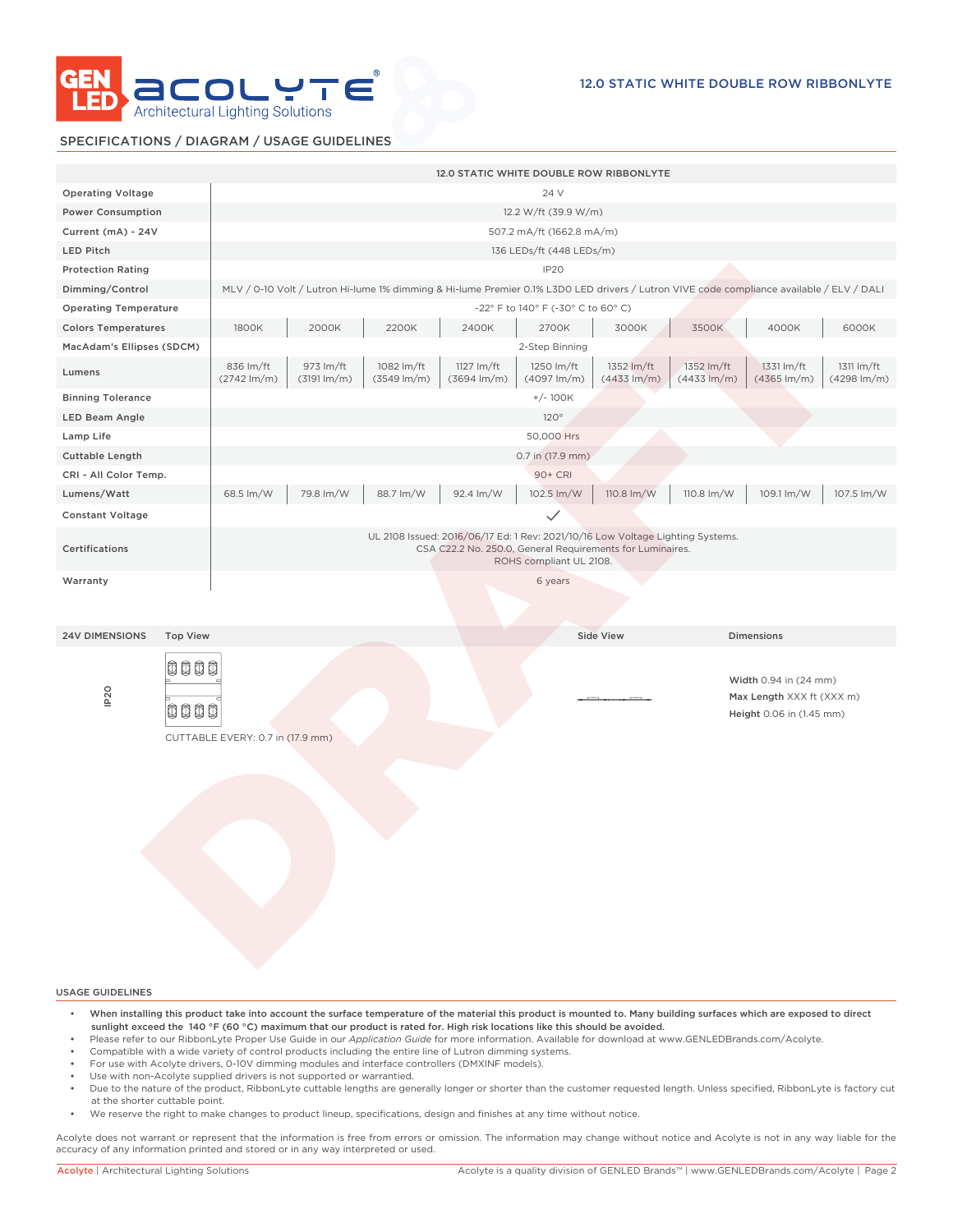

# CHANNEL COMPATIBILITY / CHANNEL OPTIONS

| LENS OPTIONS: C - Clear F - Frosted K - Black M - Milky NP - Narrow Prismatic WP - Wide Prismatic RM - Round Milky SM - Square Milky<br>AC1<br>AC <sub>2</sub><br>AS13<br>AS28<br>AS30<br>AS53<br>RM, SM<br>M, NP, WP<br>C, M, K, RM, SM<br>M, NP, WP<br>AR5<br>RECESSED CHANNELS<br>AR8<br>LENS OPTIONS: C - Clear F - Frosted K - Black<br>M - Milky NP - Narrow Prismatic<br>AR10<br>AR14<br>AR16<br>AR20<br>AR23<br>$SC5\,$<br>AR25<br>AR30<br>AR33<br>SC4<br>$\checkmark$<br>M, K, RM, SM<br>C, M, K, RM, SM<br>C, M, K, RM, SM<br>M, NP, WP<br>M, K, RM, SM<br>AS13<br>$\checkmark$<br>AS14<br>AS16<br>AS20G<br>AS23<br>AS28<br>AS30<br>AS53<br>AW40<br><b>B1</b><br><b>B2</b><br>C <sub>22</sub><br>GL1<br>GL <sub>2</sub><br>ROUND<br>ROUND12<br>SC-CORNER2<br><b>DISCLAIMER</b><br><b>ST10</b><br>W31 | CHANNEL         | <b>IP20</b> | SURFACE MOUNTED CHANNELS |  |  |  |
|----------------------------------------------------------------------------------------------------------------------------------------------------------------------------------------------------------------------------------------------------------------------------------------------------------------------------------------------------------------------------------------------------------------------------------------------------------------------------------------------------------------------------------------------------------------------------------------------------------------------------------------------------------------------------------------------------------------------------------------------------------------------------------------------------------------|-----------------|-------------|--------------------------|--|--|--|
|                                                                                                                                                                                                                                                                                                                                                                                                                                                                                                                                                                                                                                                                                                                                                                                                                |                 |             |                          |  |  |  |
|                                                                                                                                                                                                                                                                                                                                                                                                                                                                                                                                                                                                                                                                                                                                                                                                                |                 |             |                          |  |  |  |
| WP - Wide Prismatic RM - Round Milky SM - Square Milky<br>When installing this product take into account the surface temperature of the material this product is mounted to. Many building surfaces which<br>are exposed to direct sunlight exceed the 140 °F (60 °C) maximum that our product is rated for. High risk locations like this should be avoided.                                                                                                                                                                                                                                                                                                                                                                                                                                                  | AC3             |             |                          |  |  |  |
|                                                                                                                                                                                                                                                                                                                                                                                                                                                                                                                                                                                                                                                                                                                                                                                                                | AC4             |             |                          |  |  |  |
|                                                                                                                                                                                                                                                                                                                                                                                                                                                                                                                                                                                                                                                                                                                                                                                                                | AC5             |             |                          |  |  |  |
|                                                                                                                                                                                                                                                                                                                                                                                                                                                                                                                                                                                                                                                                                                                                                                                                                | AC14            |             |                          |  |  |  |
|                                                                                                                                                                                                                                                                                                                                                                                                                                                                                                                                                                                                                                                                                                                                                                                                                | AP1             |             |                          |  |  |  |
|                                                                                                                                                                                                                                                                                                                                                                                                                                                                                                                                                                                                                                                                                                                                                                                                                | AR1             |             |                          |  |  |  |
|                                                                                                                                                                                                                                                                                                                                                                                                                                                                                                                                                                                                                                                                                                                                                                                                                | AR <sub>2</sub> |             |                          |  |  |  |
|                                                                                                                                                                                                                                                                                                                                                                                                                                                                                                                                                                                                                                                                                                                                                                                                                | AR3             |             |                          |  |  |  |
|                                                                                                                                                                                                                                                                                                                                                                                                                                                                                                                                                                                                                                                                                                                                                                                                                |                 |             |                          |  |  |  |
|                                                                                                                                                                                                                                                                                                                                                                                                                                                                                                                                                                                                                                                                                                                                                                                                                |                 |             |                          |  |  |  |
|                                                                                                                                                                                                                                                                                                                                                                                                                                                                                                                                                                                                                                                                                                                                                                                                                |                 |             |                          |  |  |  |
|                                                                                                                                                                                                                                                                                                                                                                                                                                                                                                                                                                                                                                                                                                                                                                                                                |                 |             |                          |  |  |  |
|                                                                                                                                                                                                                                                                                                                                                                                                                                                                                                                                                                                                                                                                                                                                                                                                                |                 |             |                          |  |  |  |
|                                                                                                                                                                                                                                                                                                                                                                                                                                                                                                                                                                                                                                                                                                                                                                                                                |                 |             |                          |  |  |  |
|                                                                                                                                                                                                                                                                                                                                                                                                                                                                                                                                                                                                                                                                                                                                                                                                                | AR25            |             |                          |  |  |  |
|                                                                                                                                                                                                                                                                                                                                                                                                                                                                                                                                                                                                                                                                                                                                                                                                                | AR30            |             |                          |  |  |  |
|                                                                                                                                                                                                                                                                                                                                                                                                                                                                                                                                                                                                                                                                                                                                                                                                                | AR33            |             |                          |  |  |  |
|                                                                                                                                                                                                                                                                                                                                                                                                                                                                                                                                                                                                                                                                                                                                                                                                                | AS1             |             |                          |  |  |  |
|                                                                                                                                                                                                                                                                                                                                                                                                                                                                                                                                                                                                                                                                                                                                                                                                                | AS <sub>2</sub> |             |                          |  |  |  |
|                                                                                                                                                                                                                                                                                                                                                                                                                                                                                                                                                                                                                                                                                                                                                                                                                | AS3             |             |                          |  |  |  |
|                                                                                                                                                                                                                                                                                                                                                                                                                                                                                                                                                                                                                                                                                                                                                                                                                | AS6             |             |                          |  |  |  |
|                                                                                                                                                                                                                                                                                                                                                                                                                                                                                                                                                                                                                                                                                                                                                                                                                | AS10            |             |                          |  |  |  |
|                                                                                                                                                                                                                                                                                                                                                                                                                                                                                                                                                                                                                                                                                                                                                                                                                | AS12            |             |                          |  |  |  |
|                                                                                                                                                                                                                                                                                                                                                                                                                                                                                                                                                                                                                                                                                                                                                                                                                |                 |             |                          |  |  |  |
|                                                                                                                                                                                                                                                                                                                                                                                                                                                                                                                                                                                                                                                                                                                                                                                                                |                 |             |                          |  |  |  |
|                                                                                                                                                                                                                                                                                                                                                                                                                                                                                                                                                                                                                                                                                                                                                                                                                |                 |             |                          |  |  |  |
|                                                                                                                                                                                                                                                                                                                                                                                                                                                                                                                                                                                                                                                                                                                                                                                                                |                 |             |                          |  |  |  |
|                                                                                                                                                                                                                                                                                                                                                                                                                                                                                                                                                                                                                                                                                                                                                                                                                |                 |             |                          |  |  |  |
|                                                                                                                                                                                                                                                                                                                                                                                                                                                                                                                                                                                                                                                                                                                                                                                                                |                 |             |                          |  |  |  |
|                                                                                                                                                                                                                                                                                                                                                                                                                                                                                                                                                                                                                                                                                                                                                                                                                |                 |             |                          |  |  |  |
|                                                                                                                                                                                                                                                                                                                                                                                                                                                                                                                                                                                                                                                                                                                                                                                                                | AT4             |             |                          |  |  |  |
|                                                                                                                                                                                                                                                                                                                                                                                                                                                                                                                                                                                                                                                                                                                                                                                                                | AT5             |             |                          |  |  |  |
|                                                                                                                                                                                                                                                                                                                                                                                                                                                                                                                                                                                                                                                                                                                                                                                                                | AT11            |             |                          |  |  |  |
|                                                                                                                                                                                                                                                                                                                                                                                                                                                                                                                                                                                                                                                                                                                                                                                                                | AW10            |             |                          |  |  |  |
|                                                                                                                                                                                                                                                                                                                                                                                                                                                                                                                                                                                                                                                                                                                                                                                                                | AW12            |             |                          |  |  |  |
|                                                                                                                                                                                                                                                                                                                                                                                                                                                                                                                                                                                                                                                                                                                                                                                                                | AW14            |             |                          |  |  |  |
|                                                                                                                                                                                                                                                                                                                                                                                                                                                                                                                                                                                                                                                                                                                                                                                                                | AW35            |             |                          |  |  |  |
|                                                                                                                                                                                                                                                                                                                                                                                                                                                                                                                                                                                                                                                                                                                                                                                                                | AW38            |             |                          |  |  |  |
|                                                                                                                                                                                                                                                                                                                                                                                                                                                                                                                                                                                                                                                                                                                                                                                                                |                 |             |                          |  |  |  |
|                                                                                                                                                                                                                                                                                                                                                                                                                                                                                                                                                                                                                                                                                                                                                                                                                |                 |             |                          |  |  |  |
|                                                                                                                                                                                                                                                                                                                                                                                                                                                                                                                                                                                                                                                                                                                                                                                                                |                 |             |                          |  |  |  |
|                                                                                                                                                                                                                                                                                                                                                                                                                                                                                                                                                                                                                                                                                                                                                                                                                |                 |             |                          |  |  |  |
|                                                                                                                                                                                                                                                                                                                                                                                                                                                                                                                                                                                                                                                                                                                                                                                                                |                 |             |                          |  |  |  |
|                                                                                                                                                                                                                                                                                                                                                                                                                                                                                                                                                                                                                                                                                                                                                                                                                |                 |             |                          |  |  |  |
|                                                                                                                                                                                                                                                                                                                                                                                                                                                                                                                                                                                                                                                                                                                                                                                                                |                 |             |                          |  |  |  |
|                                                                                                                                                                                                                                                                                                                                                                                                                                                                                                                                                                                                                                                                                                                                                                                                                | ROUND20         |             |                          |  |  |  |
|                                                                                                                                                                                                                                                                                                                                                                                                                                                                                                                                                                                                                                                                                                                                                                                                                | SC1             |             |                          |  |  |  |
|                                                                                                                                                                                                                                                                                                                                                                                                                                                                                                                                                                                                                                                                                                                                                                                                                | SC <sub>2</sub> |             |                          |  |  |  |
|                                                                                                                                                                                                                                                                                                                                                                                                                                                                                                                                                                                                                                                                                                                                                                                                                | SC3             |             |                          |  |  |  |
|                                                                                                                                                                                                                                                                                                                                                                                                                                                                                                                                                                                                                                                                                                                                                                                                                | SC4             |             |                          |  |  |  |
|                                                                                                                                                                                                                                                                                                                                                                                                                                                                                                                                                                                                                                                                                                                                                                                                                | SC <sub>5</sub> |             |                          |  |  |  |
|                                                                                                                                                                                                                                                                                                                                                                                                                                                                                                                                                                                                                                                                                                                                                                                                                | SC <sub>6</sub> |             |                          |  |  |  |
|                                                                                                                                                                                                                                                                                                                                                                                                                                                                                                                                                                                                                                                                                                                                                                                                                | SC-CORNER1      |             |                          |  |  |  |
|                                                                                                                                                                                                                                                                                                                                                                                                                                                                                                                                                                                                                                                                                                                                                                                                                |                 |             |                          |  |  |  |
|                                                                                                                                                                                                                                                                                                                                                                                                                                                                                                                                                                                                                                                                                                                                                                                                                |                 |             |                          |  |  |  |
|                                                                                                                                                                                                                                                                                                                                                                                                                                                                                                                                                                                                                                                                                                                                                                                                                | <b>WH35</b>     |             |                          |  |  |  |